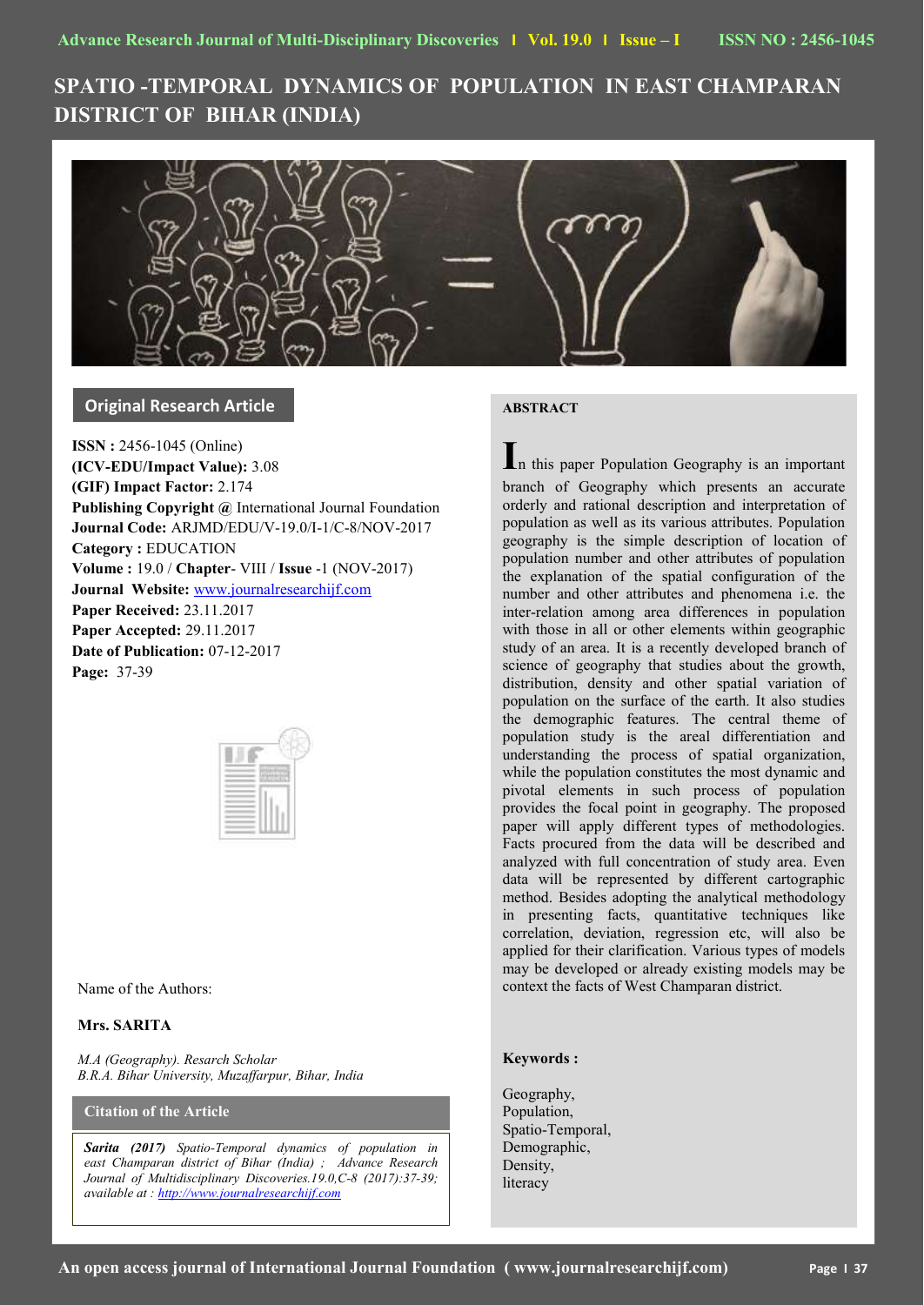#### **I. INTRODUCTION**

Population geography is recently developed branch of geography and the core of which is a man that is well established and in the light of tact. 43one can assess that the subject-matter of this branch must be related to different aspects of man. geography of population presents an accurate, orderly, systematic and rational description of population and its various characteristics.

Population geography doesn't study man as a phenomenon but as an area-characterizing and areadifferentiating element while dealing demographic phenomena. population geography is concerned with spatio-temporal expression of various population attributes. The explanation of such spatio-temporal expression and the processes involved in the creation of these spatio-temporal expression. Glenn.T.Trewarth of the united states was perhaps the first and foremost personality to elevate population studies to the status of a systematic branch of geography. area differentiation is one of the themes of geography in general and of population in particular.

Since man is not only the utilize of physical earth but also the creator of cultural earth. population geography is the most important branch of today. This branch is concerned with the nature and man in general and their inter relationship in particular. since the evolution of geographical ideas,the concept of nature and man has developed. clarke has however defined that population geography is concerned with demonstrating how spatial variation in distribution, composition, migration and growth are related to the spatial variation in the nature of places. clarke also emphazed upon spatial aspects of population and distinguished geography from demography. this demographer is devoted to numbers and depends heavily upon statistical methods. But the population geographers related number to area and realizes upon maps, the form of spatial patterns.

Another prominent American geographer, Edward ackerman assigned the distinctive role of geography in population research while delimiting the problems of population geography at various levels. Melezin puts the soviet concept of population geography as the study of population distribution and productive relationship existing within various population groups, the settlement network and its fitness, usefulness and effectiveness for productive goals of society. thus, population geography does not study man as a phenomenon in itself but as an area-characterizing and area differentiating element population geography, while dealing with demographic phenomena, it is concerned with the temporal-spatial expressions of various population attributes: the explanations of such temporal-spatial expression and the processes involved in the creation of these temporal-spatial expressions.

#### **II. OBJECTIVES**

To evaluate the various characteristics of population in the contest of purbi champaran district. this has influenced the overall socio-economic structure. The most important amongst all the resources mobile,usable and useful for themselves, but the human resources is neither evenly distributed nor equally beneficial everywhere.

#### III. **METHODOLOGY AND CARTOGRAPHY APPLIED**

The methodology largely depends upon the conceptualization of the discipline itself. it implies that as the philosophy of a discipline changes with time, its research techniques also undergo a change so as to meet the requirements of the widened subject matter. Methodology refer to a system of

methods and principles in a discipline, the techniques refer to the mode of executing such method or to the practical and mechanical skills used for executing that methodology. In a way, methodology refers to the theoretical part and the techniques to the practical part of the methods and principles of a discipline. various types of models have been constructed as par the nature of facts.

Maps, diagrams and graphs have been used in this study. choropleths and isoplrths were preferred to other in order to show the spatial variation of population distribution or pattern of literacy etc. maps of various types and diagrams of various dimensions are the main tools which have been applied. Scientific principles of cartiographic origin were thus observed while preparing maps, attempts were made as far are possible to make illustration accurate and meaningful.

#### **IV. LOCATION AND EXTENT:-**

The selection of area for the present research study regarding the recent trends in population change is newly formed district of purbi champaran .the present purbi champaran district lies between 26◦18'15" N.Lat.to 27◦0'0"N.latitudes and 84◦30'55"E long. To 85◦16'15"E Longitude. Purba champaran district that formed a part of old champaran district, at present is delimited by Nepal from the north and the districts of muzaffarpur, saran and gopalganj from the south, sitamarhi and sheohar delimilts the districts from the east. The river Gandak and Paschimi champaran delimits the district from the west and south-west.

#### **V. ADMINISTRATIVE SET-UP**

**INTERNATIONAL JOURNAL FOUNDATION**

NTERNATIONAL JOURNAL

FOUNDATION

To the view of administration, purbi champaran district has been divided into following twenty seven blocks which is listed as below:

| <b>S.N Block</b> | Rural  | Urban | Total  | Rural% | Urban% | Total% |
|------------------|--------|-------|--------|--------|--------|--------|
| 1.Adapur         | 153.18 | 0.00  | 153.18 | 100.00 | 0.00   | 3.86   |
| 2.Raxaul         | 125.55 | 5.82  | 131.37 | 95.57  | 4.43   | 3.31   |
| 3.Ramgarhwa      | 167.66 | 0.00  | 167.66 | 100.00 | 0.00   | 4.23   |
| 4. Sugauli       | 148.00 | 19.25 | 167.25 | 88.49  | 11.51  | 4.21   |
| 5.Banjaria       | 139.35 | 0.00  | 139.35 | 100.00 | 0.00   | 3.51   |
| 6.Paharpur       | 154.66 | 0.00  | 154.66 | 100.00 | 0.00   | 3.90   |
| 7. Areraj        | 175.77 | 13.70 | 189.47 | 92.77  | 7.23   | 4.77   |
| 8.Harsidih       | 190.10 | 0.00  | 190.10 | 100.00 | 0.00   | 4.79   |
| 9.Sangrampur     | 147.66 | 0.00  | 147.66 | 100.00 | 0.00   | 3.72   |
| 10.Kotwa         | 152.03 | 0.00  | 152.03 | 100.00 | 0.00   | 3.83   |
| 11.Kesaria       | 188.25 | 0.00  | 188.25 | 100.00 | 0.00   | 4.74   |
| 12.Kalyanpur     | 238.11 | 0.00  | 238.11 | 100.00 | 0.00   | 6.00   |
| 13.Chakia        | 167.12 | 6.23  | 173.35 | 96.41  | 3.59   | 4.37   |
| 14.Mehsi         | 121.68 | 0.00  | 121.68 | 100.00 | 0.00   | 3.07   |
| 15. Tetaria      | 84.35  | 0.00  | 84.35  | 100.00 | 0.00   | 2.13   |
| 16.Madhuban      | 121.50 | 0.00  | 121.50 | 100.00 | 0.00   | 3.06   |
| 17. Pakridayal   | 116.55 | 0.00  | 116.55 | 100.00 | 0.00   | 2.94   |
| 18. Piprakothi   | 48.82  | 0.00  | 48.82  | 100.00 | 0.00   | 1.23   |
| 19. Phenhara     | 57.59  | 0.00  | 57.59  | 100.00 | 0.00   | 1.45   |
| 20.Patahi        | 118.49 | 0.00  | 118.49 | 100.00 | 0.00   | 2.99   |
| 21.Dhaka         | 156.13 | 12.93 | 169.06 | 92.35  | 7.65   | 4.26   |
| 22.Chiraia       | 205.33 | 0.00  | 205.33 | 100.00 | 0.00   | 5.17   |
| 23.Ghorasahan    | 119.01 | 0.00  | 119.01 | 100.00 | 0.00   | 3.00   |
| 24. Bankatwa     | 90.59  | 0.00  | 90.59  | 100.00 | 0.00   | 2.28   |
| 25 Narkatia      | 134.90 | 0.00  | 134.90 | 100.00 | 0.00   | 3.40   |
| 26.Motihari      | 235.20 | 16.38 | 251.58 | 93.49  | 6.51   | 6.34   |
| 27.Turkaulia     | 136.11 | 0.00  | 136.11 | 100.00 | 0.00   | 3.43   |